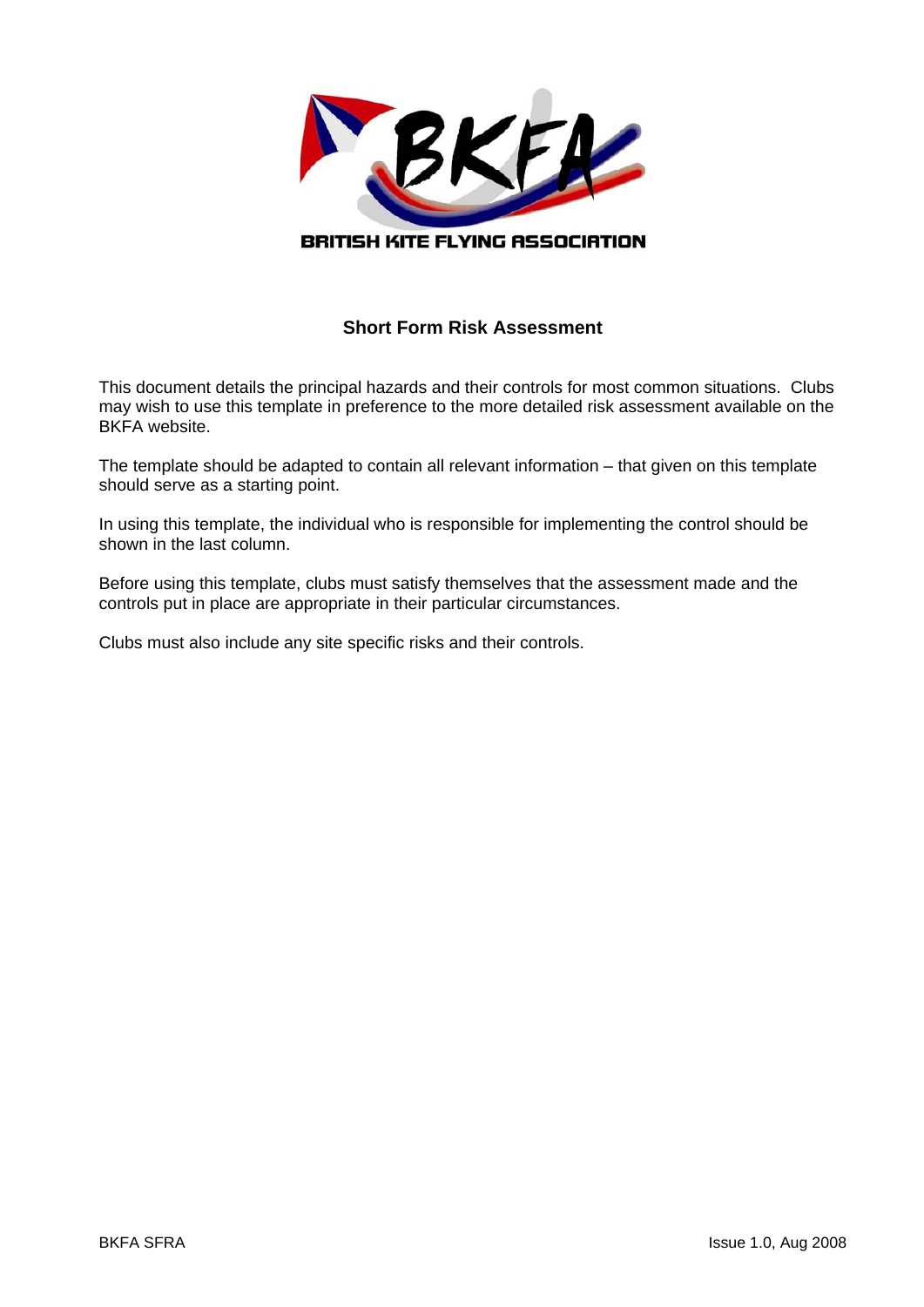

## **Short Form Risk Assessment**

| Name of club                              |  |
|-------------------------------------------|--|
| Location of event                         |  |
| Date of event                             |  |
| Person responsible for risk<br>assessment |  |
| Emergency contact details                 |  |
| Date risk assessment produced             |  |
| Risk assessment reviewed by               |  |

| <b>Hazard</b>                                                                                                  | <b>Risk</b><br>before<br>control | <b>Principal control</b>                                                                                                                                                                                           | <b>Risk</b><br>after<br>control | <b>Person responsible</b><br>for control |
|----------------------------------------------------------------------------------------------------------------|----------------------------------|--------------------------------------------------------------------------------------------------------------------------------------------------------------------------------------------------------------------|---------------------------------|------------------------------------------|
| Kites in contact with aircraft                                                                                 | Med                              | Comply with CAA regulations<br>and monitor height of kites                                                                                                                                                         | Low                             |                                          |
| Kites break loose and /or<br>impact people, animals or<br>objects or the lines attaching<br>them cause injury. | Med                              | Provide roped off arena<br>Ensure kitefliers are briefed on<br>risks and on safe flying<br><b>Follow Code of Conduct</b><br>Event steward / club liaison<br>officer to work with event<br>organiser on safe flying | Low                             |                                          |
|                                                                                                                |                                  | Warning notices to be provided                                                                                                                                                                                     |                                 |                                          |
| Trips, slips and falls through<br>kite lines, ground anchors or<br>other equipment etc                         | Med                              | Kites to be manned at all times<br>Event steward to monitor flying<br>area and take steps to control<br>unsafe acts                                                                                                | Low                             |                                          |
| Injuries to members or public                                                                                  | Med                              | Event steward to work with<br>event organiser to remove<br>hazards and ensure adequate<br>arrangements should incidents<br>occur                                                                                   | Low                             |                                          |
| Kites tangled with overhead<br>lines or masts                                                                  | Med                              | Follow Code of Conduct.<br>Refuse to fly if unsafe to do so                                                                                                                                                        | Low                             |                                          |
| Kites caught in trees                                                                                          | Low                              | Only recover them if to do so<br>would be safe                                                                                                                                                                     | Low                             |                                          |